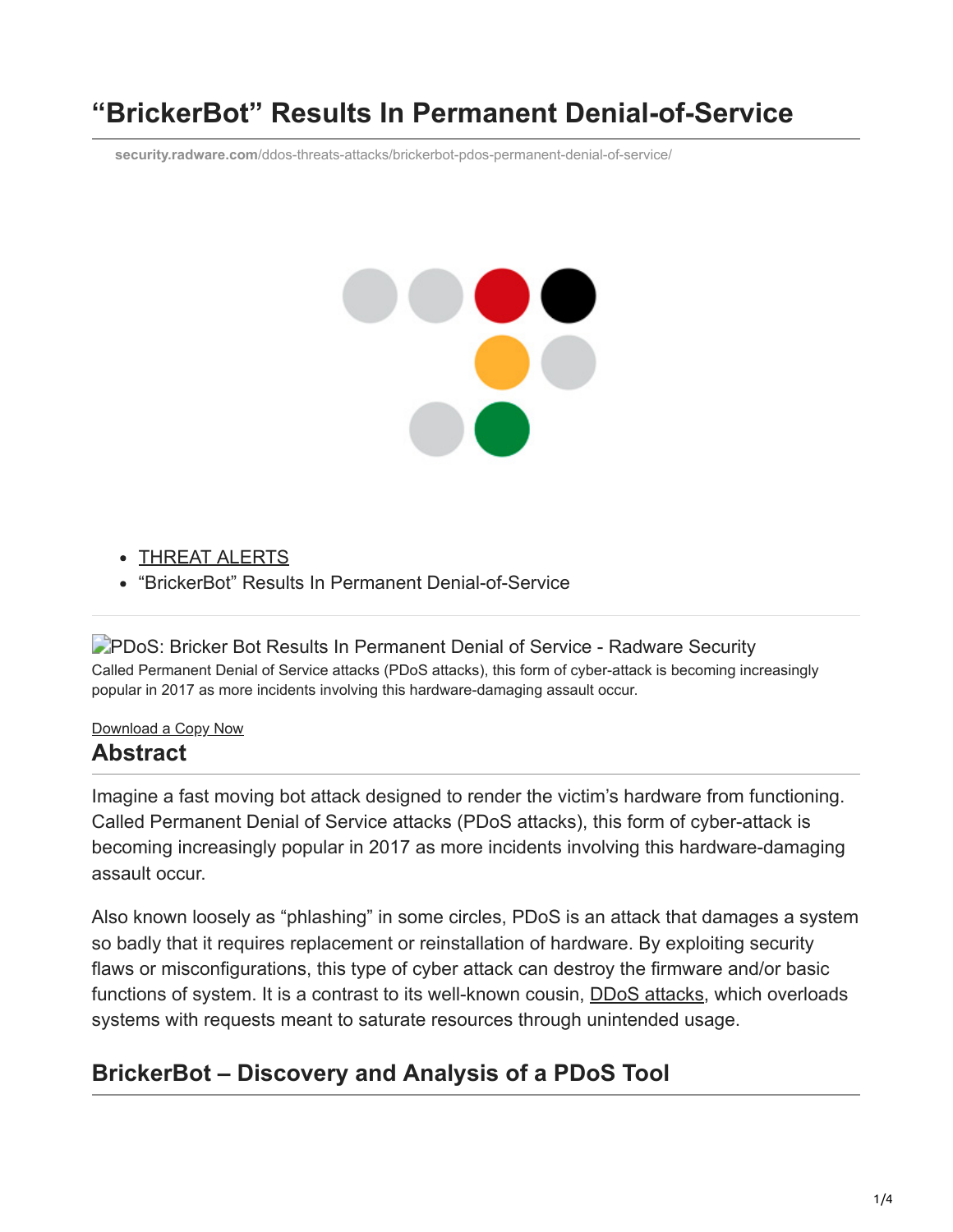Over a four-day period, Radware's honeypot recorded 1,895 PDoS attempts performed from several locations around the world. Its sole purpose was to compromise IoT devices and corrupt their storage. Besides this intense, short-lived bot (BrickerBot.1), Radware's honeypot recorded attempts from a second, very similar bot (BrickerBot.2) which started Permanent Denial of Service attempts on the same date – both bots were discovered less than one hour apart –with lower intensity but more thorough and its location(s) concealed by TOR egress nodes.

#### **Compromising a Device**

The [Bricker Bot](https://security.radware.com/Security/ddos-threats-attacks/brickerbot-pdos-back-with-vengeance/) Permanent Denial of Service attack used Telnet brute force - the same exploit vector used by [Mirai](https://security.radware.com/Security/ddos-threats-attacks/threat-advisories-attack-reports/mirai-botnet/) - to breach a victim's devices. Bricker does not try to download a binary, so Radware does not have a complete list of credentials that were used for the brute force attempt, but were able to record that the first attempted username/password pair was consistently 'root'/'vizxv.'

#### **Corrupting a Device**

Upon successful access to the device, the Permanent Denial of Service bot performed a series of Linux commands that would ultimately lead to corrupted storage, followed by commands to disrupt Internet connectivity, device performance, and the wiping of all files on the device. Below is the exact sequence of commands that performed by the Permanent Denial of Service bots:

Command sequence of BrickerBot.1**Figure 1: Command sequence of BrickerBot.1**

An accessible device for a Bricker Bot PDoS Attack**Figure 2: An accessible device** Among the special

devices targeted are /dev/mtd (Memory Technology Device - a special device type to match flash characteristics) and /dev/mmc (MultiMediaCard - a special device type that matches memory card standard, a solid-state storage medium).

The sysctl commands attempt to reconfigure kernel parameters: net.ipv4.tcp\_timestamps=0 disables TCP timestamps which does not affect local LAN IPv4 connectivity but seriously impacts the Internet communication, and kernel.threads-max=1 limits the max number of kernel threads to one. Typically, this is in the 10,000s for ARM-based devices.

### **Targets**

The use of the 'busybox' command combined with the MTD and MMC special devices means this attack is targeted specifically at Linux/BusyBox-based IoT devices which have their Telnet port open and exposed publically on the Internet. These are matching the devices targeted by Mirai or related IoT botnets.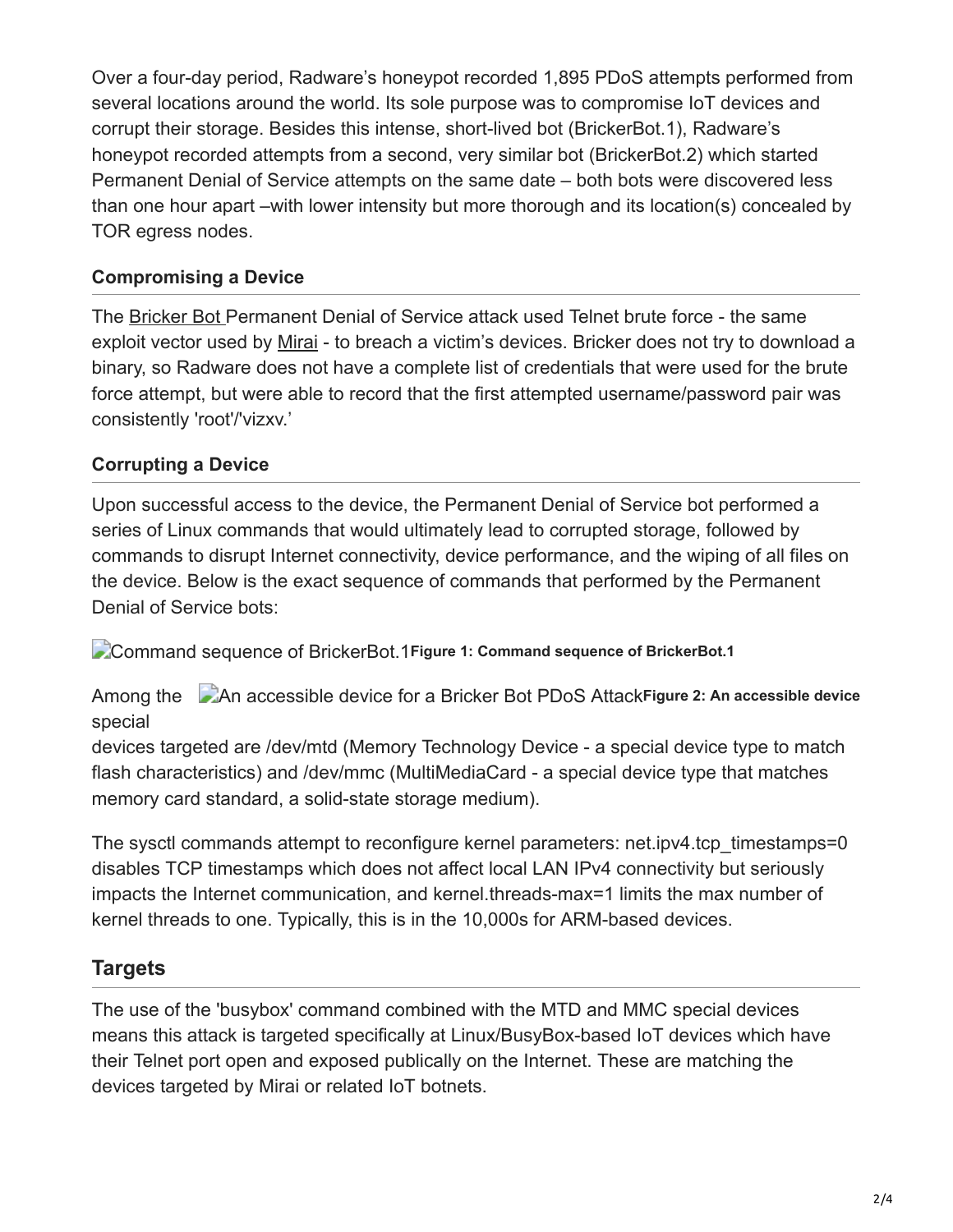The PDoS attempts originated from a limited number of IP addresses spread around the world. All devices are exposing port 22 (SSH) and running an older version of the [Dropbear](https://matt.ucc.asn.au/dropbear/dropbear.html) SSH server. Most of the devices were identified by Shodan as Ubiquiti network devices; among them are Access Points and Bridges with beam directivity.

Geo mapped source IPs of BrickerBot.1**Figure 3: Geo mapped source IPs of BrickerBot.1**

**ZoomEye query for Dropbear, port 22 reveals 21 million IPs with almost 5.5 million** discovered/updated in 2017

**Figure 4: ZoomEye query for Dropbear, port 22 reveals 21 million IPs with almost 5.5 million discovered/updated in 2017**

In parallel, Radware's honeypot recorded over 333 PDoS attempts with a different command signature. The source IP addresses from these attempts are TOR Nodes and hence there is no identifying the actual source of the attacks. It is worth noting that these attacks are still ongoing and the attacker/author is using TOR egress nodes to conceal its bot(s). The first credentials attempted to brute the Telnet login are root/root and root/vizxv. The sequence of commands performed by this bot are:

Command sequence of BrickerBot.2**Figure 5: Command sequence of BrickerBot.2**

The commands used in these PDoS attempts are more thorough than the previously described ones. The targeted storage devices are much broader and there is no use of 'busybox' while attempting both 'dd' and 'cat,' whichever is available on the breached device.

# **The Damage**

The commands at the end are identical to the previously described PDoS attacks and try to remove the default gateway, wipe the device through rm -rf /\* and disable TCP timestamps as well as limiting the max number of kernel threads to one. This time however, similar to the storage corruption commands, extra commands were added to flush all iptables firewall and NAT rules and add a rule to drop all outgoing packets.

Both PDoS attacks started the same day and approximately the same time: March 20, 2017 9.51PM CET vs March 20, 2017 9.10PM CET. While the first PDoS attacks from BrickerBot.1 have stopped, the attacks from BrickerBot.2, which are less dense but better concealed using TOR egress nodes, are still active and ongoing.

## **Protecting IoT Devices and Securing the Network**

- **Change** the device's factory default credentials.
- **Disable** Telnet access to the device.
- **Network Behavioral Analysis** can detect anomalies in traffic and combine with automatic signature generation for protection.
- **User/Entity behavioral analysis (UEBA)** to spot granular anomalies in traffic early.